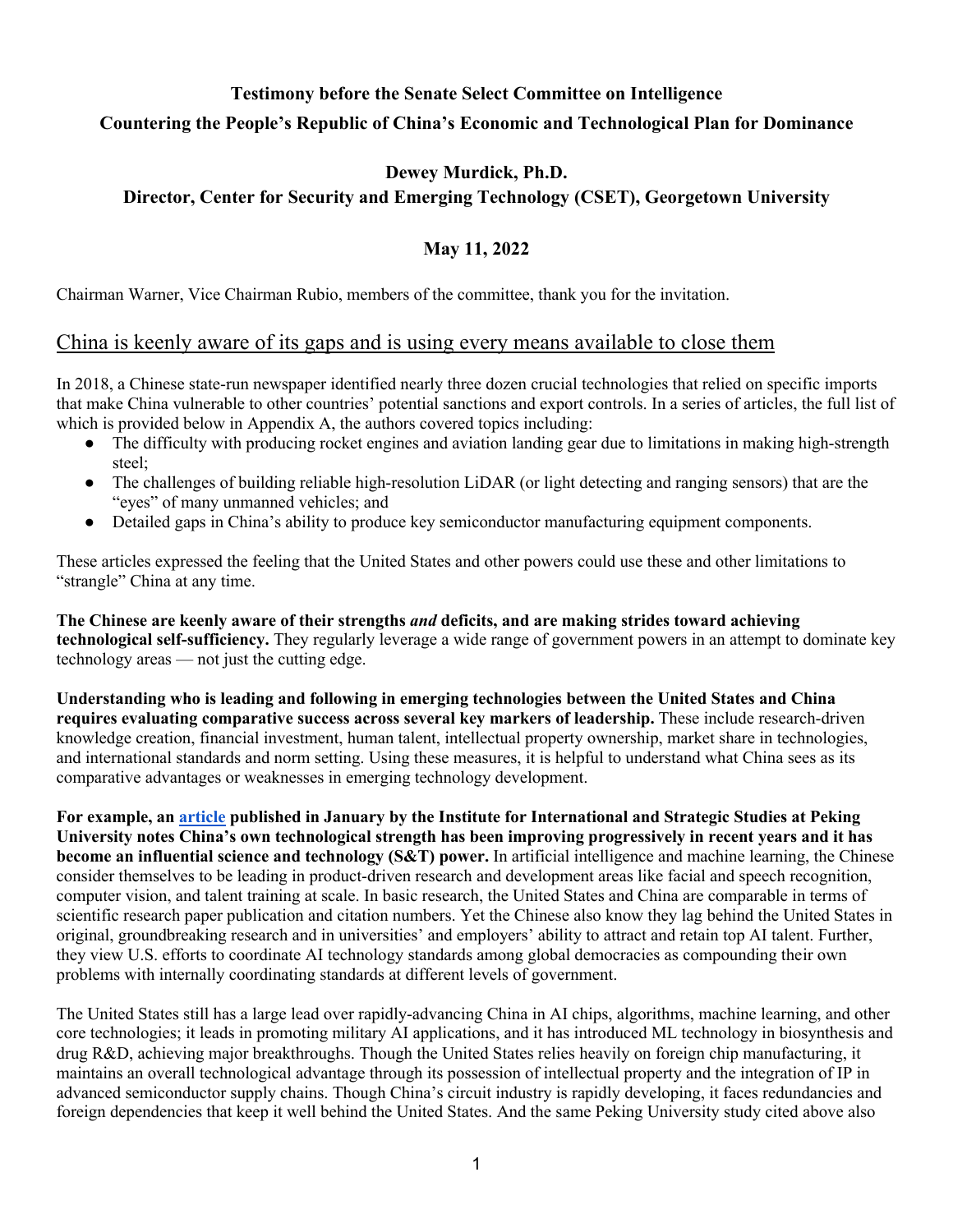notes that the technical strength gap between China and the United States in 5G and other communications technologies is narrow.

Beyond AI, the Chinese are also aware of the places where they maintain leverage over the United States in key parts of global supply chains. A December 2020 Congressional Research Service (CRS[\) report](https://crsreports.congress.gov/product/pdf/R/R46304) stated that, in 2019, 57.7 percent of U.S. imports of malaria diagnostic test kits came from China, as did more than 90 percent of key antibiotics and their derivative imports. As reported in a recent Nature [article,](https://www.nature.com/articles/d41586-021-00613-y) the pandemic demonstrated the massive disruptive effects of China's dominance in bioeconomic supply chains for U.S. research and medical care, including backlogs of medical PPE and laboratory equipment vital to operations like gloves, pipette tips, and bleach for decontamination. Experimental materials including DNA extraction kits and research animals were also interrupted. Labs could not conduct any kind of research during this time, halting or slowing groundbreaking and innovative research.

China gaining advantages in any of these technologies, be it artificial intelligence, semiconductors, genome editing, or quantum technologies, would have implications for global security — and potentially, U.S. intelligence community operations.

#### The United States has three basic ways to shape its response

**The United States needs to prepare now for the long term.** As China's tech ecosystem matures and becomes increasingly innovative, the United States risks being surprised (and falling behind) because we don't have a comprehensive view of what China and other actors are doing across the technology landscape. I see three basic classes of responses for the United States and its allies that need to be used together to achieve the greatest effect: *run faster*, *slow competitors down*, and *monitor the entire science and technology landscape* more effectively.

**First, the U.S. government could help the nation** *run faster***.** It could spur on the innovation ecosystem by expanding efforts to buy down risk, investing in innovation incubation, and reducing friction points that might slow U.S.-centric private sector innovation. An increase in funding focused on the transition of research and engineering innovations into American-made products would also yield positive domestic outcomes.

**Second, the U.S. government can work with its allies to** *slow down* **the pursuing competition and** *protect* **critical technology.** The United States should work with like-minded countries to maximize the effectiveness of export controls, sanctions and other related measures, as appropriate. However, these measures will not be effective on their own over time because they can be circumvented, require complicated multi-party coordination, create perverse incentives for tech firms to leave the United States, and spur China to innovate around them. Such methods are most useful when employed selectively in combination with *run faster* and the third option, S&T landscape monitoring.

**Third, the United States must improve its monitoring of the science and technology landscape. Doing so is critical to our success in long-term competition with a high-tech peer.** Specifically, Congress can support an analytic capability that monitors the S&T landscape and enables rapid adoption of new capabilities that offset Chinese advantages. It also is critical in fast follower situations. China's rapid rise in science and technology has been facilitated by more than 60,000 open-source collectors and analysts. China's large-scale S&T analysis capability has enjoyed massive, multilayered and sustained state support. The resources devoted to these efforts allow China to prioritize technical areas for exploration and help ensure that the country is not surprised by worldwide innovations.

To my knowledge, no part of the U.S. government — including the intelligence community — has developed a scalable countermeasure to the Chinese approach. Instead, the United States relies on private sector parties to watch the threat and opportunity horizon, and has a limited S&T intelligence analysis capability that typically focuses on foreign threats in a handful of areas without comprehensive context. The United States has made no systematic, continuous, and scalable investment into the wholesale survey and monitoring of the worldwide S&T landscape. This analytic gap directly affects national security and economic competitiveness. And it undermines the country's ability to make informed technologyrelated decisions.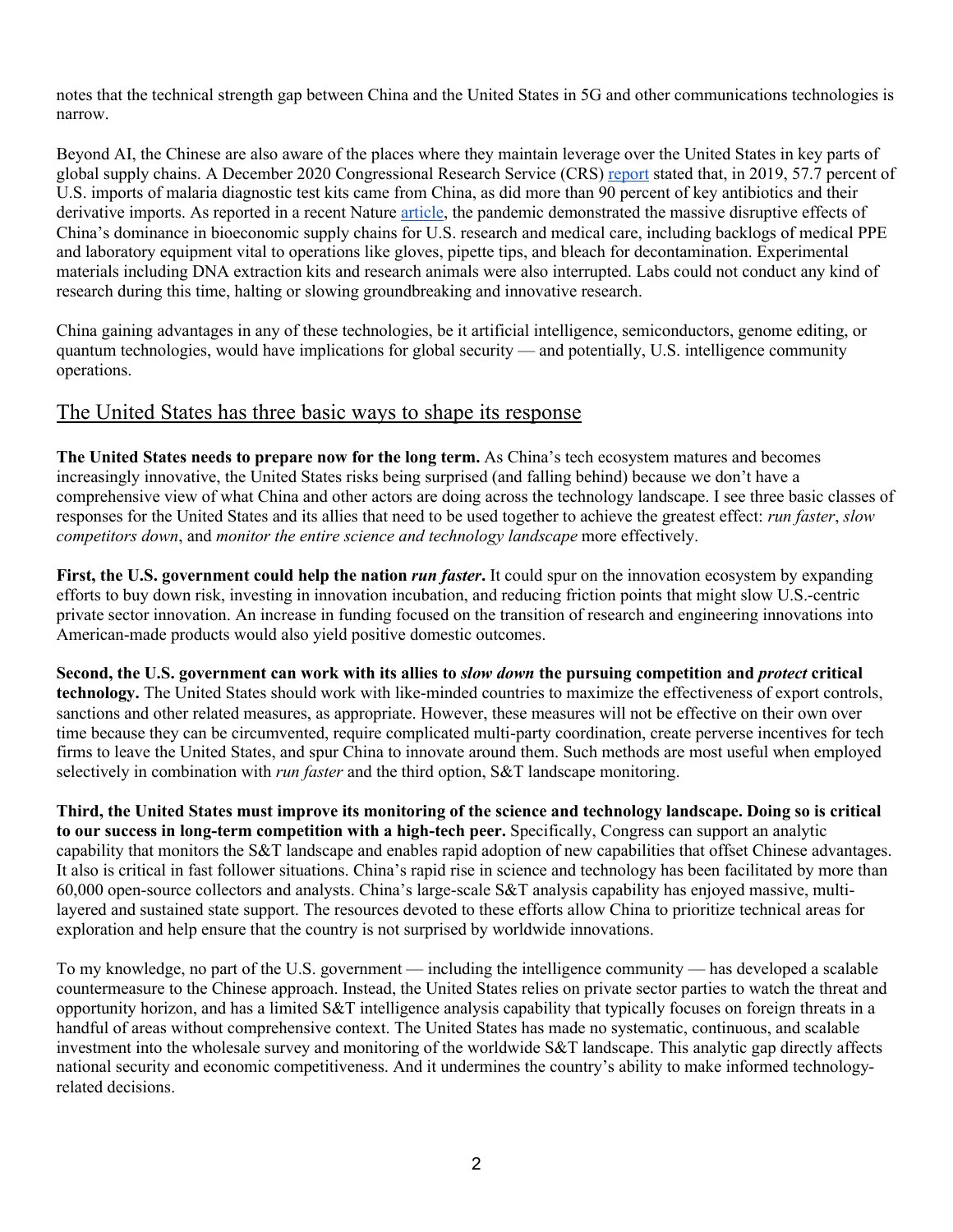### Analysis capabilities are essential to enable competition with a high-tech peer

**CSET and others have proposed options to create this much-needed independent capability that uses unclassified sources to monitor global developments in emerging technologies.** In fact, CSET has built a relevant prototype. To be effective, it must sit apart from the intelligence community due to authority and incentive challenges. The U.S. government needs a continuous analysis of the global S&T landscape to support strategic planning and decisions by federal, state, and local authorities in areas such as the following:

- Prioritization of R&D investment and divestment;
- Expert finding, selecting collaborations, and partnerships; and
- Timely insight on the constantly changing targets of unwanted tech transfer.

A well-resourced S&T analysis and monitoring organization with sustained funding:

- Creates an unclassified foundation on top of which more sensitive threat work can be overlaid;
- Functions seamlessly across foreign and domestic technological challenges;
- Assembles a critical mass of resources that are hard to find due to high setup costs, such as technical infrastructure, data resources, expert technical input, and analytic talent; and
- Works to enable innovations to move from research to practice.

**We need to embrace this transformative S&T landscape monitoring mission.** When used in combination with "run faster" and "slow them down" policy options, it will help maintain U.S. leadership in critical emerging technologies and supply chains — now and into the future.

Thank you, and I look forward to our discussion.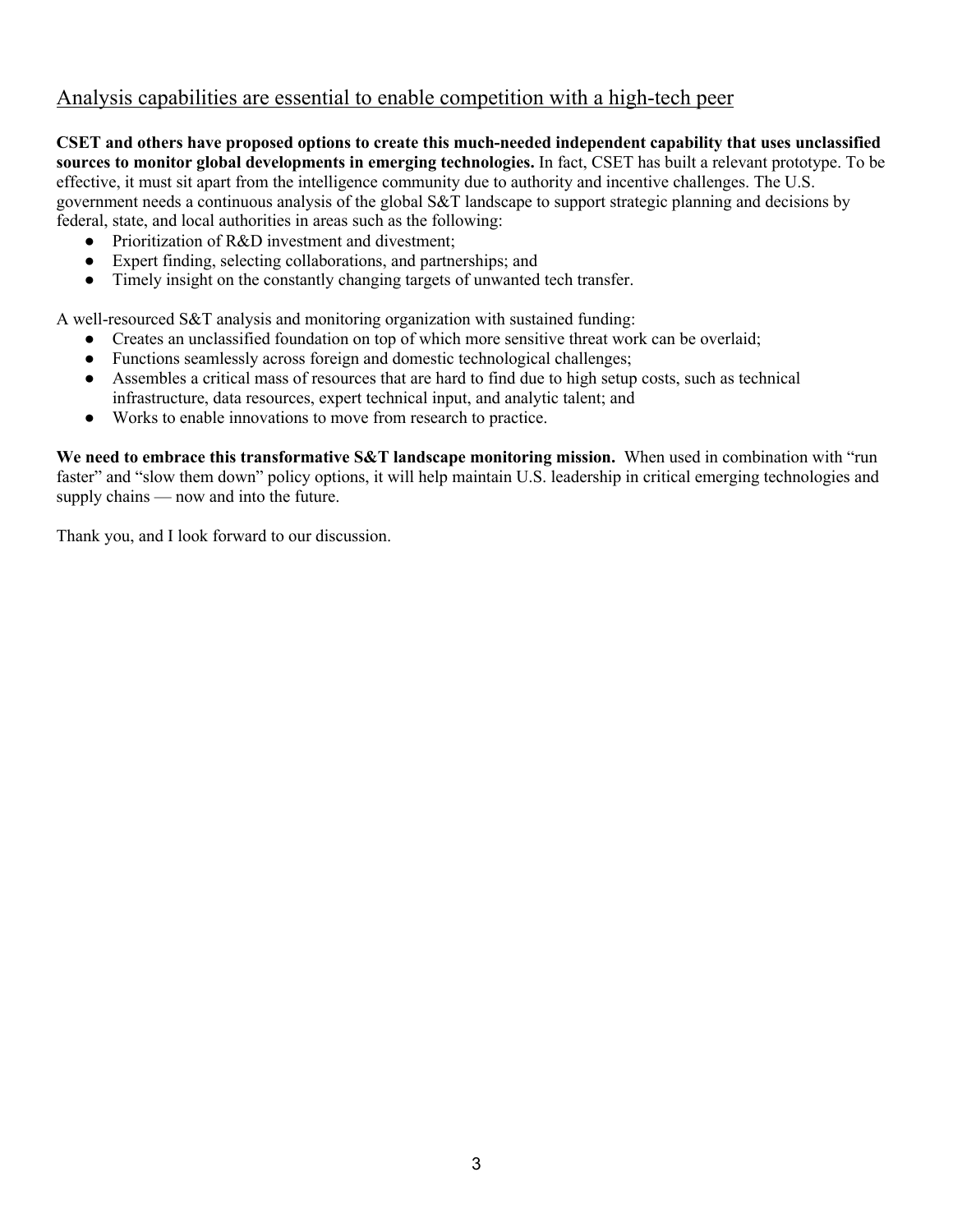# Appendix A: Citation Information for the 35 "Chokepoints" Articles

| <b>Article</b>                                                                               | <b>Citation</b>                                                                                                                                                                                                                                                 |
|----------------------------------------------------------------------------------------------|-----------------------------------------------------------------------------------------------------------------------------------------------------------------------------------------------------------------------------------------------------------------|
| (1)<br>Photolithography<br>machines                                                          | 本报记者高博 [staff reporter Gao Bo], "这些'细节'让中国难望顶级光刻机项背" ["These 'Details' Keep<br>Top Photolithography Machines a Distant Prospect for China"], 科技日报 [S&T Daily], April 19, 2018, 1, 3,<br>https://perma.cc/5DGC-8786 and https://perma.cc/BZK5-F8QE. <sup>1</sup> |
| (2) Microchips                                                                               | 本报记者张盖伦、付丽丽 [staff reporters Zhang Gailun and Fu Lili], "中兴的'芯'病,中国的心病"<br>["ZTE's Chip Problem Gives China Heart Palpitations"], 科技日报 [S&T Daily], April 20, 2018, 1, 3,<br>https://perma.cc/H8XT-6Z6Q and https://perma.cc/E89F-Y9JT.                         |
| (3) Operating<br>systems                                                                     | 本报记者高博 [staff reporter Gao Bo], "丧失先机,没有自研操作系统的大国之痛" ["Lost Opportunities:<br>The Pains of a Great Power Without a Domestically Developed Operating System"], 科技日报 [S&T Daily],<br>April 23, 2018, 1, https://perma.cc/DL52-V2VL.                               |
| (4) Aircraft engine<br>nacelles                                                              | 本报记者矫阳 [staff reporter Jiao Yang], "居者无其屋,国产航空发动机的短舱之困" ["No Homes of<br>Their Own: The Nacelle Problem of Domestic Aircraft Engines"], 科技日报 [S&T Daily], April 24, 2018, 1,<br>https://perma.cc/3GP8-UMDQ.                                                     |
| (5) Touch sensors<br>(for industrial robots)                                                 | 本报记者张佳星 [staff reporter Zhang Jiaxing], "传感器疏察,被愚钝的机器人'国产触觉"" ["An<br>Oversight in Sensors, a 'Domestic Touch' for Dumbed-Down Robots"], 科技日报 [S&T Daily], April 25,<br>2018, 1, 4, https://perma.cc/A3JG-V8F2 and https://perma.cc/6SQ5-25TP.                  |
| (6) Vacuum<br>evaporators                                                                    | 本报记者刘艳 [staff reporter Liu Yan], "真空蒸镀机匮缺:高端显示屏上的阴影" ["Vacuum Evaporator<br>Shortage: A Shadow over High-End Displays"], 科技日报 [S&T Daily], April 26, 2018, 1, 3,<br>https://perma.cc/4KMP-NE8P and https://perma.cc/ZU9A-9LAC.                                  |
| (7) High-end radio<br>frequency (RF)<br>components                                           | 本报记者高博 [staff reporter Gao Bo], "射频器件:仰给于人的手机尴尬" ["RF Components: For Mobile<br>Phones, an Embarrassing Reliance on Others"], 科技日报 [S&T Daily], May 7, 2018, 1, 4,<br>https://perma.cc/6CJH-HRYM and https://perma.cc/5UQ2-J6CB.                                |
| (8) Primers and<br>reagents used for<br><b>iCLIP</b> technology<br>(for RNA<br>manipulation) | 本报记者张佳星 [staff reporter Zhang Jiaxing], "'靶点'难寻, 国产创新药很迷惘" ["'Targets' Are Elusive,<br>Leaving Domestic Production of Innovative Drugs in a Fog"], 科技日报 [S&T Daily], May 8, 2018, 1, 3,<br>https://perma.cc/6JF4-4VJ5 and https://perma.cc/C9UE-M4TG.           |
| (9) Heavy-duty gas<br>turbines                                                               | 本报记者瞿剑 [staff reporter Qu Jian], "'命门火衰', 重型燃气轮机的叶片之殇" ["'Weakness between the<br>Kidneys'—The Blade Wounds of Heavy-Duty Gas Turbines"], 科技日报 [S&T Daily], May 9, 2018, 1, 4,<br>https://perma.cc/H9SV-LDWU and https://perma.cc/WW9D-RSM8.                    |

<sup>&</sup>lt;sup>1</sup> Most of the "chokepoints" articles published by Chinese state-run newspaper *Science and Technology Daily* (*S&T Daily*; 科技日报) in 2018 profiled in the upcoming CSET report "Chokepoints: China's Self-Identified Strategic Technology Import Dependencies"—begin on page one and continue onto a subsequent page. In these cases, we provide two URLs. The first one links to a PDF of page one of the relevant issue of *S&T Daily*, a page that includes the first half of the "chokepoints" article among other articles. The second PDF is of the page of the newspaper that contains the second half of the "chokepoints" article in question.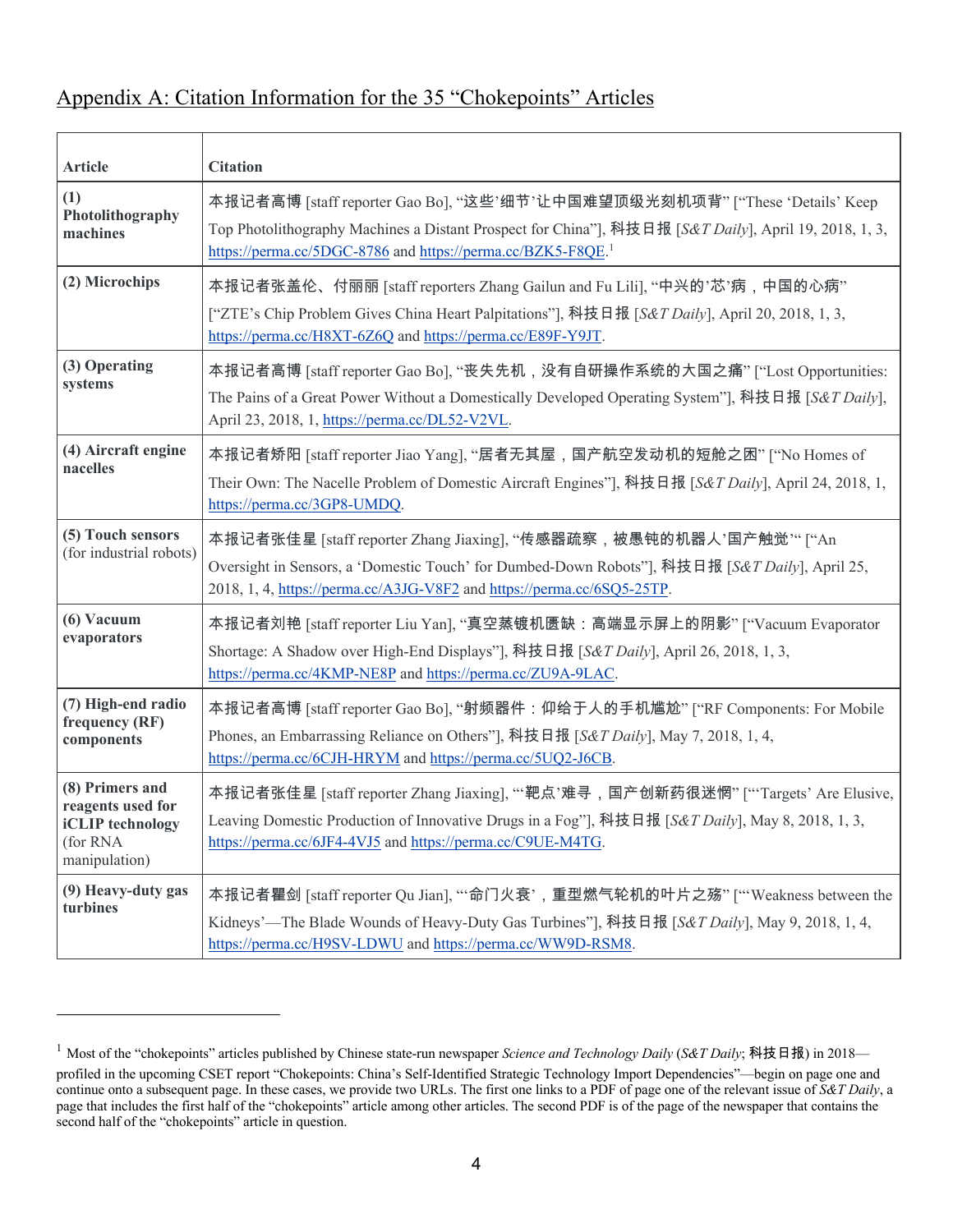| $(10)$ LiDAR                                                              | 实习记者崔爽 [reporter intern Cui Shuang], "激光雷达昏聩,让自动驾驶很纠结" ["LiDAR Dimness<br>Leaves Autonomous Driving in a Tangle"], 科技日报 [S&T Daily], May 10, 2018, 1, 3,<br>https://perma.cc/SCA7-XVBN and https://perma.cc/KRK3-P5LA.                                                                                          |
|---------------------------------------------------------------------------|-----------------------------------------------------------------------------------------------------------------------------------------------------------------------------------------------------------------------------------------------------------------------------------------------------------------|
| (11) Airworthiness<br>standards                                           | 本报记者矫阳 [staff reporter Jiao Yang], "适航标准:国产航发又一道难迈的坎儿" ["Airworthiness<br>Standards: Another Difficult Hurdle for Domestic Aircraft Engines"], 科技日报 [S&T Daily], May 11, 2018,<br>1, 3, https://perma.cc/669C-55H8 and https://perma.cc/FZ7U-AR3W.                                                              |
| $(12)$ High-end<br>capacitors and<br>resistors                            | 本报记者高博 [staff reporter Gao Bo], "没有这些诀窍,我们够不着高端电容电阻" ["Without This<br>Know-How, High-End Capacitors and Resistors Will Remain Beyond Our Reach"], 科技日报 [S&T Daily],<br>May 14, 2018, 1, 4, https://perma.cc/57QK-KFUJ and https://perma.cc/FBN7-2ADB.                                                          |
| (13) Electronic<br>design automation<br>(EDA) software                    | 本报记者俞慧友 [staff reporter Yu Huiyou], "核心工业软件:智能制造的中国'无人区"" ["Core Industrial<br>Software: China's 'Uncharted Territory' in Smart Manufacturing"], 科技日报 [S&T Daily], 1-2, May 17,<br>2018, https://perma.cc/7GW3-J2T5 and https://perma.cc/4U7J-RHV9.                                                             |
| (14) High-end<br>indium tin oxide<br>(ITO) sputtering<br>target materials | 本报记者赵汉斌 [staff reporter Zhao Hanbin], "烧不出大号靶材,平板显示制造仰人鼻息" ["Unable to<br>Sinter Large-Size Targets, Panel Display Manufacturing Depends on Others for Survival"], 科技日报 [S&T]<br>Daily], May 18, 2018, 1, 4, https://perma.cc/DXH8-XXGN and https://perma.cc/J9LC-RTL4.                                         |
| $(15)$ Core<br>algorithms (for<br>robotics)                               | 本报记者杨仑 [staff reporter Yang Lun], "算法不精, 国产工业机器人有点'笨"" ["With Inept Algorithms,<br>Domestically Produced Robots Are a Bit 'Slow'", 科技日报 [S&T Daily], May 22, 2018, 1, 3,<br>https://perma.cc/QP2T-RBCN and https://perma.cc/EY6D-UWJP.                                                                          |
| (16) Aviation-grade<br>steel (for landing<br>gear)                        | 本报记者孙玉松 [staff reporter Sun Yusong], "航空钢材不过硬,国产大飞机起落失据" ["Weak in<br>Aviation-Grade Steel, Large Domestic Aircraft Lack Support for Takeoff and Landing"], 科技日报 [S&T<br>Daily], May 23, 2018, 1-2, https://perma.cc/PT8S-6AKK and https://perma.cc/73ST-RYWR.                                                  |
| (17) Milling cutters                                                      | 本报记者华凌 [staff reporter Hua Ling], "为高铁钢轨'整容', 国产铣刀难堪重任" ["For High-Speed<br>Railway Track 'Facelifts,' Domestic Milling Cutters Are Not Up to the Task"], 科技日报 [S&T Daily], May<br>24, 2018, 1, https://perma.cc/W4VP-4YAR.                                                                                     |
| (18) High-end<br>bearing steel                                            | 本报记者王延斌 [staff reporter Wang Yanbin], "高端轴承钢,难以补齐的中国制造业短板" ["High-End<br>Bearing Steel, a Difficult Shortcoming for Chinese Manufacturing to Overcome"], 科技日报 [S&T Daily],<br>May 25, 2018, 1, https://perma.cc/26AR-FFKY.                                                                                      |
| (19) High-pressure<br>piston pumps (for<br>hydraulic machinery)           | 本报记者王海滨、通讯员王玉芳 [staff reporter Wang Haibin and correspondent Wang Yufang], "高压柱<br>塞泵,鲠在中国装备制造业咽喉的一根刺" ["High-Pressure Piston Pumps: A Thorn in the Side of China's<br>Equipment Manufacturing Industry"], 科技日报 [S&T Daily], May 28, 2018, 1, 3, https://perma.cc/XA2S-<br>QBGQ and https://perma.cc/WV9R-NN3Q. |
| (20) Aviation design<br>software                                          | 本报记者张晔 [staff reporter Zhang Ye], "航空软件困窘,国产飞机设计戴上'紧箍咒'" ["Aviation<br>Software Plight Has Domestic Aircraft Design under a 'Skull-Squeezing Curse'"], 科技日报 [S&T Daily],<br>May 30, 2018, 1, 3, https://perma.cc/RU6C-MTQS and https://perma.cc/U9HU-YC5V.                                                      |
| (21) High-end<br>photoresists (for<br>photolithography)                   | 本报记者过国忠 [staff reporter Guo Guozhong], "中国半导体产业因光刻胶失色" ["China's<br>Semiconductor Industry Losing Its Luster Due to Photoresists"], 科技日报 [S&T Daily], May 31, 2018, 1, 3,<br>https://perma.cc/MYL5-PYGZ and https://perma.cc/KD25-QMZW.                                                                         |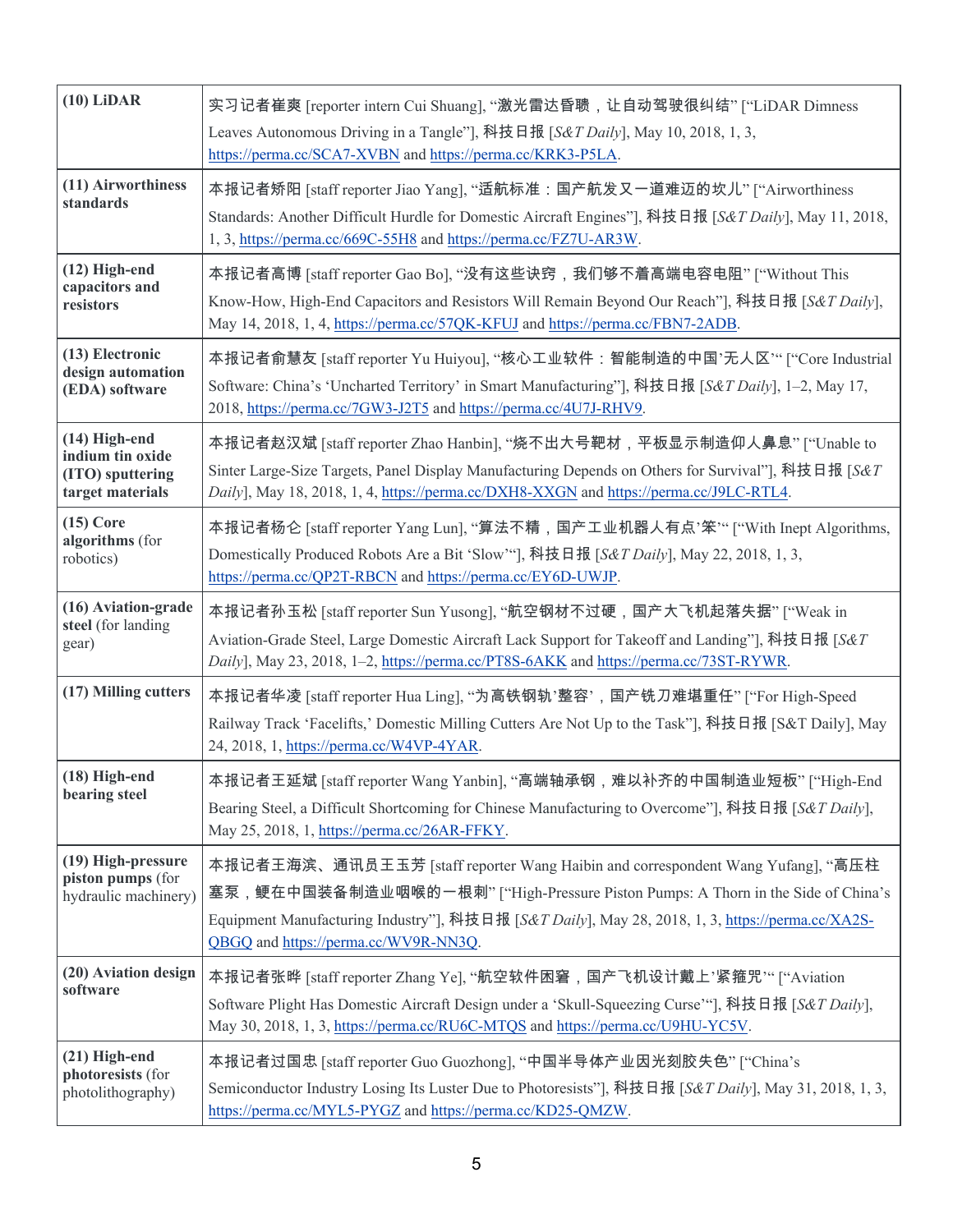| (22) High-pressure<br>common rail direct<br>fuel injection<br>systems (for low-<br>emission diesel<br>engines) | 本报记者江东洲、刘昊 [staff reporters Jiang Dongzhou and Liu Hao], "高压共轨不中用,国产柴油机很<br>受伤" ["When High-Pressure Common Rail Is No Good, Domestic Diesel Engine Production Suffers"], 科技<br>日报 [S&T Daily], June 4, 2018, 1, 4, https://perma.cc/T7JN-4GU7 and https://perma.cc/R83U-KFA4.                                |
|----------------------------------------------------------------------------------------------------------------|---------------------------------------------------------------------------------------------------------------------------------------------------------------------------------------------------------------------------------------------------------------------------------------------------------------|
| (23) Transmission<br>electron<br>microscopes (TEM)                                                             | 本报记者张佳星 [staff reporter Zhang Jiaxing], "我们的蛋白质3D高清照片仰赖舶来的透射式电镜"<br>["High-Definition 3D Photographs of Our Proteins are Dependent on Foreign Transmission Electron<br>Microscopes"], 科技日报 [S&T Daily], June 6, 2018, 1, 4, https://perma.cc/HX2Z-BF6V and<br>https://perma.cc/6YPW-346K.                     |
| (24) Main bearings<br>for tunnel boring<br>machines (TBM)                                                      | 本报记者矫阳 [staff reporter Jiao Yang], "自家的掘进机却不得不用别人的主轴承" ["Chinese-Made<br>Tunnel Boring Machines Have to Use Main Bearings from Others"], 科技日报 [S&T Daily], June 7, 2018, 1,<br>3, https://perma.cc/SD3Z-E622 and https://perma.cc/QJA5-WMUM.                                                                  |
| (25) Microspheres                                                                                              | 本报记者高博 [staff reporter Gao Bo], "微球:民族工业不能承受之轻" ["Microspheres: The Unbearable<br>Lightness of National Industry"], 科技日报 [S&T Daily], June 12, 2018, 1, 3, https://perma.cc/TF8V-L8ZX<br>and https://perma.cc/P27W-8LSP.                                                                                      |
| (26) Underwater<br>connectors                                                                                  | 本报记者陈瑜 [staff reporter Chen Yu], "水下连接缺国产利器,海底观测网傍人篱壁" ["With No<br>Domestic Producers of Underwater Connectors, Seafloor Observation Network Depends on Others"], 科技日<br>报 [S&T Daily], June 13, 2018, 1, 4, https://perma.cc/K8ZS-6JWZ and https://perma.cc/G93B-6SH6.                                      |
| (27) Key materials<br>for fuel cells                                                                           | 本报记者张盖伦 [staff reporter Zhang Gailun], "少了三种关键材料,燃料电池商业化难成文章"<br>["Without Three Key Materials, Fuel Cell Commercialization Will Be Hard to Achieve"], 科技日报 [S&T<br>Daily], June 14, 2018, 1, 3, https://perma.cc/EQ5E-GYGV and https://perma.cc/6NAR-HB27.                                                   |
| (28) High-end<br>welding power<br>sources (for<br>underwater welding<br>robots)                                | 本报记者叶青、龙跃梅 [staff reporters Ye Qing and Long Yuemei], "国产焊接电源'哑火',机器人水下<br>作业有心无力" ["Domestic Production of Welding Power Sources 'Misfires,' Frustrating Underwater Robot<br>Operations"], 科技日报 [S&T Daily], June 20, 2018, 1, 4, https://perma.cc/UZG7-NBU7 and<br>https://perma.cc/47XR-D898.              |
| (29) Lithium<br>battery separators                                                                             | 本报记者孙玉松 [staff reporter Sun Yusong], "一层隔膜两重天:国产锂电池尚需拨云见日" ["One Layer<br>of Separators, Two Very Different Environments: Domestic Lithium Battery Production Still Waiting for the<br>Clouds to Part"], 科技日报 [S&T Daily], June 21, 2018, 1, 3, https://perma.cc/DN9Q-C6T6 and<br>https://perma.cc/42QZ-EYNV. |
| (30) Components<br>for medical imaging<br>equipment                                                            | 本报记者张佳星 [staff reporter Zhang Jiaxing], "拙钝的探测器模糊了医学影像" ["Dull Detectors Blur<br>Medical Imaging"], 科技日报 [S&T Daily], June 25, 2018, 1, 4, https://perma.cc/H62R-UUH7 and<br>https://perma.cc/6SZ3-XU3T.                                                                                                      |
| (31) Ultra-precision<br>polishing<br>techniques                                                                | 本报记者张景阳 [staff reporter Zhang Jingyang], "通往超精密抛光工艺之巅, 路阻且长" ["In Ultra-<br>Precision Polishing Techniques, the Road to the Top is Long and Rocky"], 科技日报 [S&T Daily], June 26,<br>2018, 1, 3, https://perma.cc/N6V6-FETT and https://perma.cc/LLZ2-2G7H.                                                     |
| $(32)$ Epoxy (for<br>high-end carbon<br>fiber)                                                                 | 本报记者李禾 [staff reporter Li He], "环氧树脂韧性不足,国产碳纤维缺股劲儿" ["Insufficient<br>Resiliency in Epoxy Means Domestic Carbon Fiber Lacks Strength"], 科技日报 [S&T Daily], June 27, 2018,<br>1, 4, https://perma.cc/2TVR-8PZK and https://perma.cc/SU6R-E4Y5.                                                                  |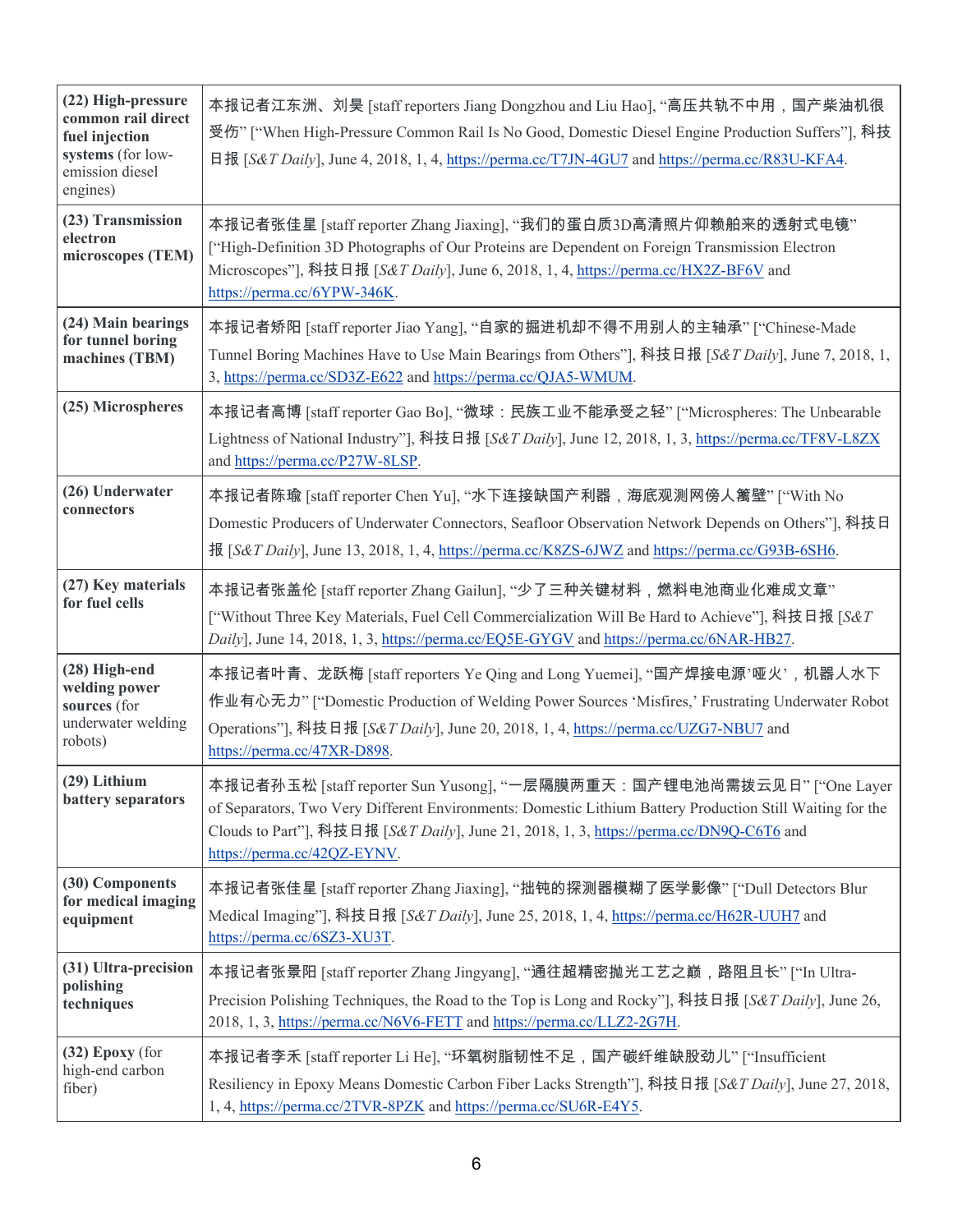| (33) High-strength                             | 本报记者付毅飞、实习记者于紫月 [staff reporter Fu Yifei and reporter intern Yu Ziyue], "去不掉的火箭                                                                                                                                                                                                               |
|------------------------------------------------|-----------------------------------------------------------------------------------------------------------------------------------------------------------------------------------------------------------------------------------------------------------------------------------------------|
| stainless steel (for                           | 发动机'锈疾" ["The Intractable 'Rust Disease' of Rocket Engines"], 科技日报 [S&T Daily], June 28, 2018,                                                                                                                                                                                                |
| rocket engines)                                | 1, 3, https://perma.cc/KH74-9FKL and https://perma.cc/TTV7-CY7R.                                                                                                                                                                                                                              |
| (34) Database                                  | 本报记者高博 [staff reporter Gao Bo], "数据库管理系统:中国还在寻找'正确打开方式'" ["Database                                                                                                                                                                                                                           |
| management                                     | Management Systems: China still Looking for the 'Right Way to Open'"], 科技日报 [S&T Daily], July 2,                                                                                                                                                                                              |
| systems                                        | 2018, 1, 4, https://perma.cc/MDR9-JJCG and https://perma.cc/3ZEP-2DZX.                                                                                                                                                                                                                        |
| (35) Scanning<br>electron<br>microscopes (SEM) | 实习记者陆成宽 [reporter intern Lu Chengkuan], "扫描电镜'弱视',工业制造难以明察秋毫" ["Scanning<br>Electron Microscope 'Visual Impairment' Makes Minute Observation Difficult for Industrial<br>Manufacturing"], 科技日报 [S&T Daily], July 3, 2018, 1, 3, https://perma.cc/VWV2-AFDP and<br>https://perma.cc/9LVG-V9ES. |